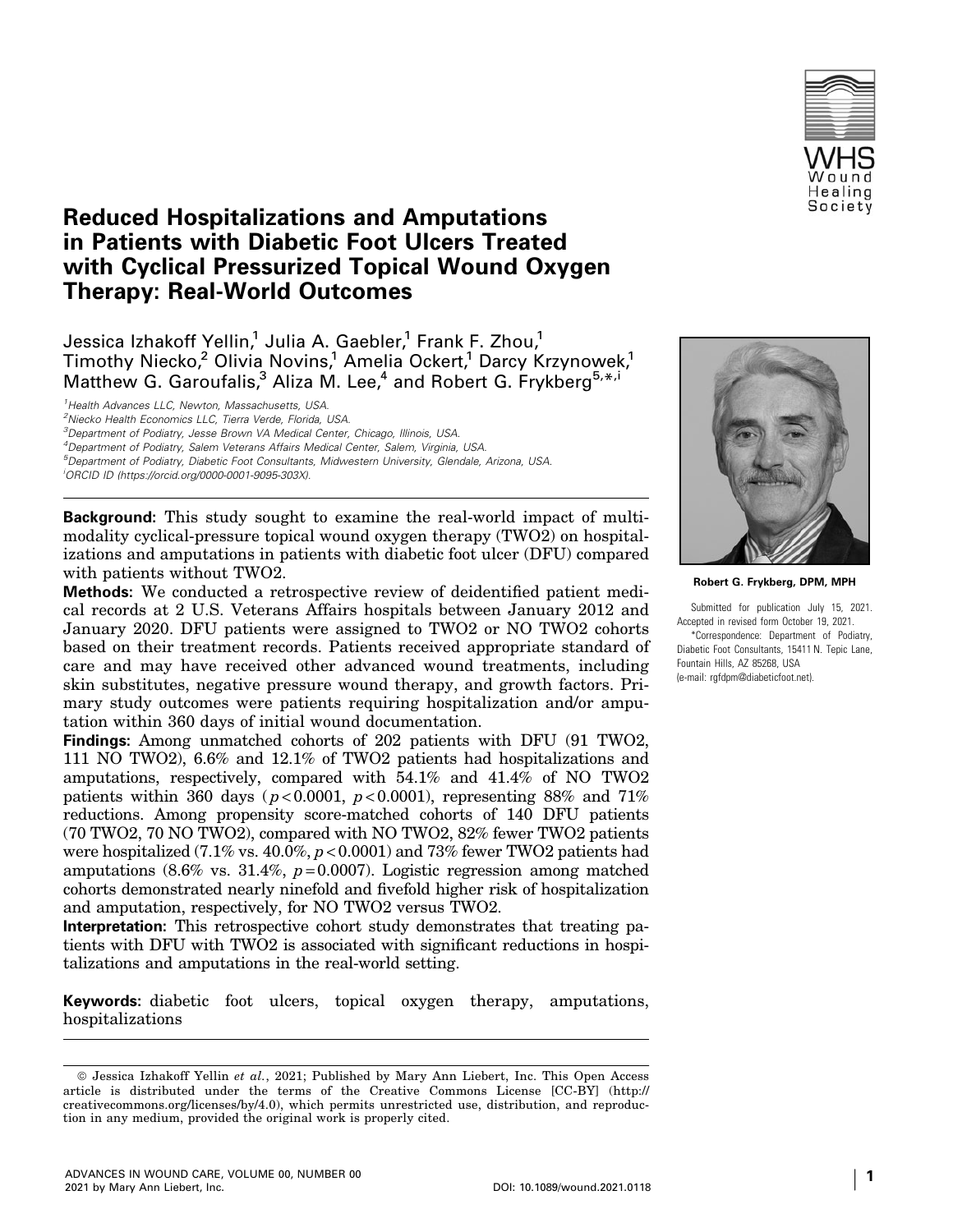# INTRODUCTION

DIABETIC FOOT ULCERS (DFUs) are concerning, particularly as nonhealing and recurrent DFUs can lead to hospitalization, amputation, and  $death.<sup>1,2</sup>$  Estimates of the 5-year mortality rate after lower extremity amputation range from 46% to  $57\%$ , depending on the type of amputation.<sup>3</sup> As a result, DFUs continue to be a serious and costly condition.4,5 A 2014 study estimated that DFUs cost U.S. public and private payers \$9–13 billion per year in addition to costs associated with diabetes.<sup>6</sup>

Standard of care (SOC) treatment for DFUs is widely accepted to include debridement, effective offloading, treatment of infection, and vascular intervention as required.7,8 However, DFU is a complex condition and despite optimal SOC, many wounds remain difficult to heal or frequently recur.<sup>2</sup> While a number of adjunctive therapies are available for use, the quality of evidence about their respective efficacy rates is regarded to be low, due primarily to small and poorly designed studies, as well as difficulty extrapolating drawn conclusions to the general, real-world DFU population.9,10

Oxygen therapy has been widely studied in the treatment of DFU, as oxygen is critical to the process of healing a wound. $11$  Nonetheless, efficacy results from studies of hyperbaric oxygen therapy and topical oxygen therapy (TOT) vary, and conclusions regarding effectiveness are inconsistent.12–14 A recent double-blind, sham-controlled trial, however, showed significantly improved healing of chronic DFUs with multimodal cyclical pressurized topical wound oxygen therapy (TWO2) at both 12 weeks and 12 months.<sup>15</sup>

There are several different types of TOTs, each with unique properties in terms of dressings and/or mode of delivery of oxygen topically to the wound bed. These can be categorized as (1) normobaric flow of continuous diffusion of oxygen under proprietary dressing devices, (2) low constant pressure devices in a contained chamber, and (3) the device used in this study, incorporating cyclically pressurized (10–50 mb) and humidified oxygen delivery within a contained chamber or boot.<sup>11</sup>

Unfortunately, there is a paucity of studies to support the use of TOT within real-world, representative populations. This study, therefore, sought to evaluate the real-world impact of homebased cyclical pressurized topical wound oxygen therapy on DFUs by analyzing subsequent hospitalizations and amputations in a large, real-world, representative patient population.

# METHODS

#### Study population

We used deidentified data collected retrospectively from patient medical records at two U.S. Veterans Affairs (VA) hospitals. The period of review was January 2012 through January 2020. Patients were identified through a primary diagnosis of diabetic, ischemic, venous, pressure, and multimorbid wounds (total  $N = 246$ ). Only patients with a primary diagnosis of DFU (either alone or multimorbid with other wounds) were included in the analysis  $(N=202)$ . The protocol was approved by the Institutional Review Board at each facility.

Patient medical records were reviewed for demographic information such as age, sex, and ethnicity, wound characteristics, including Wagner classification, wound duration, area, and additional clinical characteristics, including prior amputation, type 1 or 2 diabetes, neuropathy, cardiovascular disease (CVD), peripheral arterial disease (PAD), venous disease, pain level, and stage of kidney disease.

#### Therapeutic interventions

We evaluated the impact of treating chronic DFU with home-based multimodality cyclical pressure topical wound oxygen therapy (TWO2), (AOTI Ltd., Galway, Ireland), on hospitalizations and amputations. As is common in clinical practice, study participants may have also received additional adjunctive therapies, including negative pressure wound therapy (NPWT), skin substitutes (SS), and/or growth factors (GF). This study focused on the impact of TWO2 in the real-world setting to corroborate the recent positive findings from the aforementioned strictly controlled randomized trial of TWO2 versus sham-treated controls.<sup>15</sup>

To evaluate the effectiveness of TWO2, we developed two comparison groups. Comparison #1 (C1) compared patients who had ever received TWO2 (TWO2) with those who had never received TWO2 (NO TWO2). Patients in each cohort may have received treatment with additional adjunctive therapies, so TWO2 was considered additive to adjunctive treatment in C1. Comparison #2 (C2) compared patients who had received only TWO2 and no other adjunctive wound care therapies (TWO2 ONLY) with those receiving SS, NPWT, and/or GF, but not TWO2 (OTHER TX ONLY), thus evaluating the impact of TWO2 in lieu of other adjunctive treatments. Patients in each cohort received appropriate SOC irrespective of any adjunctive therapies, including TWO2.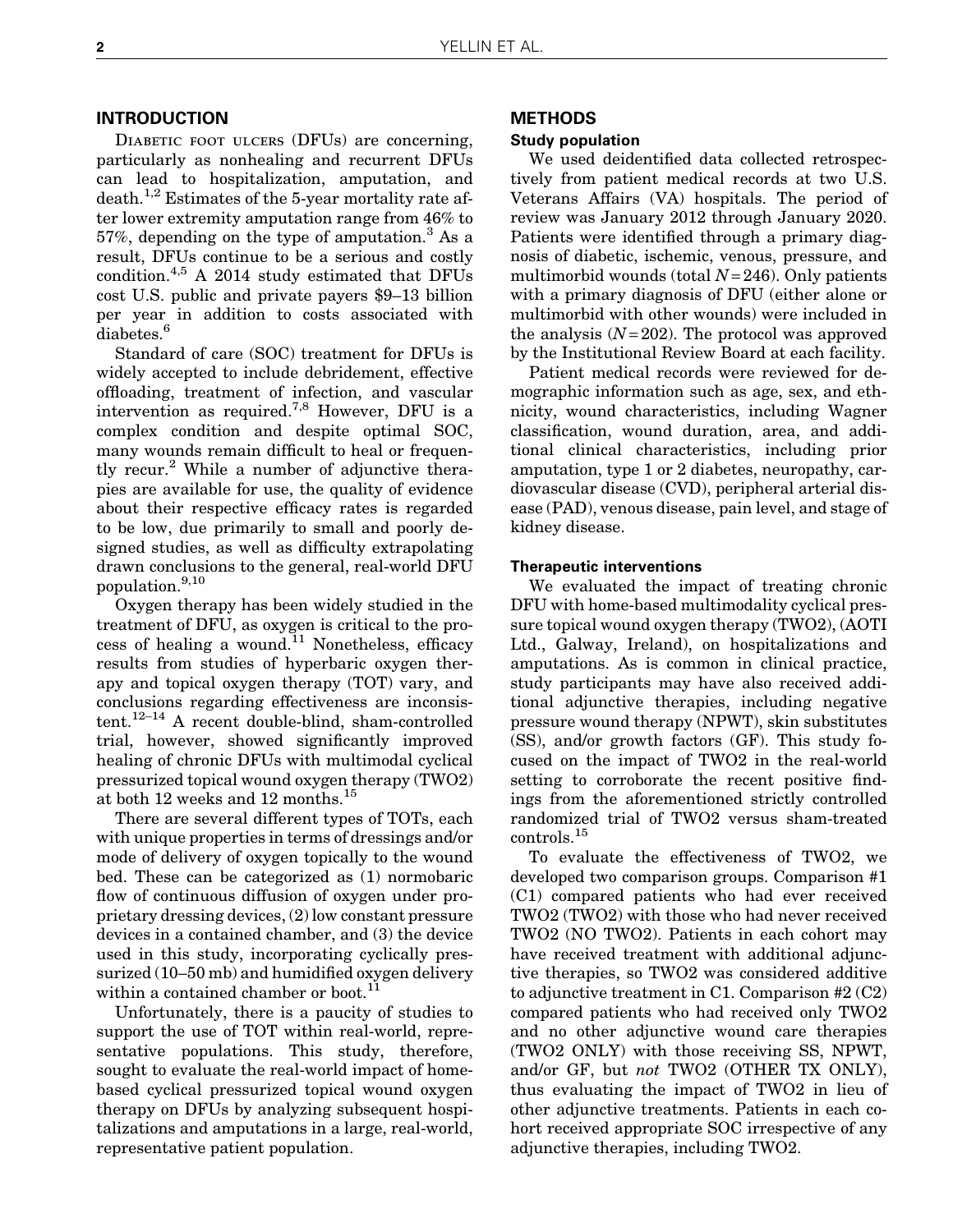#### Study outcomes

The primary study outcomes were defined as patients with one or more wound-related hospitalization or amputation within a 1-year analysis period. Medical records were reviewed for presence of wound-related hospitalization or amputation at 90, 180, and 360 days after first documentation of the wound. The presence of a first hospitalization or amputation at any time point before or at 360 days classified a patient as having had a hospitalization or amputation within 360 days. Because the study outcomes were patients with wound-related hospitalizations and amputations, no patient was counted for more than one hospitalization or amputation if multiple such episodes occurred.

#### Statistical analysis

Missing data for demographics and clinical characteristics was imputed by the single imputation hot-deck method. This method uses observed values from the sample to impute (fill-in) missing values. In instances of missing outcomes data, we applied the last observation carried forward (LOCF) method, which is a common statistical approach to account for missing follow-up observations.16 We assumed that any patient without follow-up data suggesting a hospitalization or amputation during the 360-day period was categorized as not hospitalized or not amputated.

Baseline demographics and clinical characteristics were assessed by chi-square test for categorical and t-tests for continuous variables. In cases where cell size was small  $(5)$  for categorical assessments chi-square may not be a valid test, thus Fisher's exact test was used.

When using an observational study design, such as a retrospective cohort study, subjects are not randomized to a treatment or control group. Confounding can occur when some of the covariates are related to both the treatment and the outcome. Consequently, there can be systematic differences between the treated subjects and the control subjects.

In the presence of confounding, statistical approaches are required to remove the effects of confounding when estimating the effect of the treatment. Propensity score matching minimizes the effects of confounding by achieving more balanced covariates in the absence of a randomized study design.<sup>17,18</sup> We, therefore, applied propensity score matching by means of a greedy algorithm to match TWO2 patients to NO TWO2 patients in a 1:1 ratio. Cohorts were matched on age, sex, ethnicity, wound severity, prior amputation, use of offloading, and use of NPWT, SS, or GF.

In addition, the study dichotomous outcomes of wound-related hospitalization versus no hospitalization, and amputation versus no amputation were assessed by logistic regression within the matched cohorts for C1 (NO TWO2 vs. TWO2). The logistic model calculated odds ratios (ORs), 95% confidence intervals (CIs), and p-values for the study treatment arms (NO TWO2 vs. TWO2). Statistical tests were two-sided, and significance level was set at  $p < 0.05$ . Analyses were performed using SAS software version 9.4.

# Role of the funding source

The funders of the study had no role in study design, data analysis, data interpretation, or writing of the report, but did help coordinate data collection. All authors had full access to all the data in the study and had final responsibility for the decision to submit for publication.

## RESULTS

## Study population

A total of 202 patients with DFU were identified. For C1, 91 DFU patients qualified as ever receiving TWO2 (TWO2), and 111 patients qualified as never receiving TWO2 (NO TWO2). During the 1-year analysis time frame, patients in each cohort may have been treated with other advanced wound care treatments, including SS, NPWT, and GF. For C2, 58 DFU patients received only TWO2 and no other adjunctive wound care therapies (TWO2 ONLY), and 34 patients received only SS, NPWT, and/or GF, but not TWO2 (OTHER TX ONLY).

Table 1 presents demographic and clinical characteristics of unmatched and matched cohorts. For C1, unmatched cohorts of TWO2 versus NO TWO2 were similar on most characteristics, including the use of adjunctive therapies, although statistically significant differences were present for wound severity ( $p < 0.0001$ ), prior amputation ( $p = 0.011$ ), pain level ( $p = 0.011$ ), and stage of kidney disease  $(p<0.0001)$ . For C2, unmatched cohorts of TWO2 ONLY versus OTHER TX ONLY were also similar on most characteristics, differing on use of adjunctive therapies, as well as wound severity  $(p=0.0005)$ , pain level  $(p=0.026)$ , stage of kidney disease ( $p = 0.0008$ ), and HbA1c ( $p = 0.038$ ).

Similarly, C1 is tabulated after application of propensity score matching for age, sex, ethnicity, wound severity, prior amputation, use of offloading, and use of NPWT, SS, or GF. After propensity score matching, the TWO2  $(n = 70)$  and NO TWO2  $(n=70)$  cohorts were well matched on all demographics and clinical characteristics, except for kidney disease ( $p < 0.0001$ ) and HbA1c ( $p = 0.0093$ ).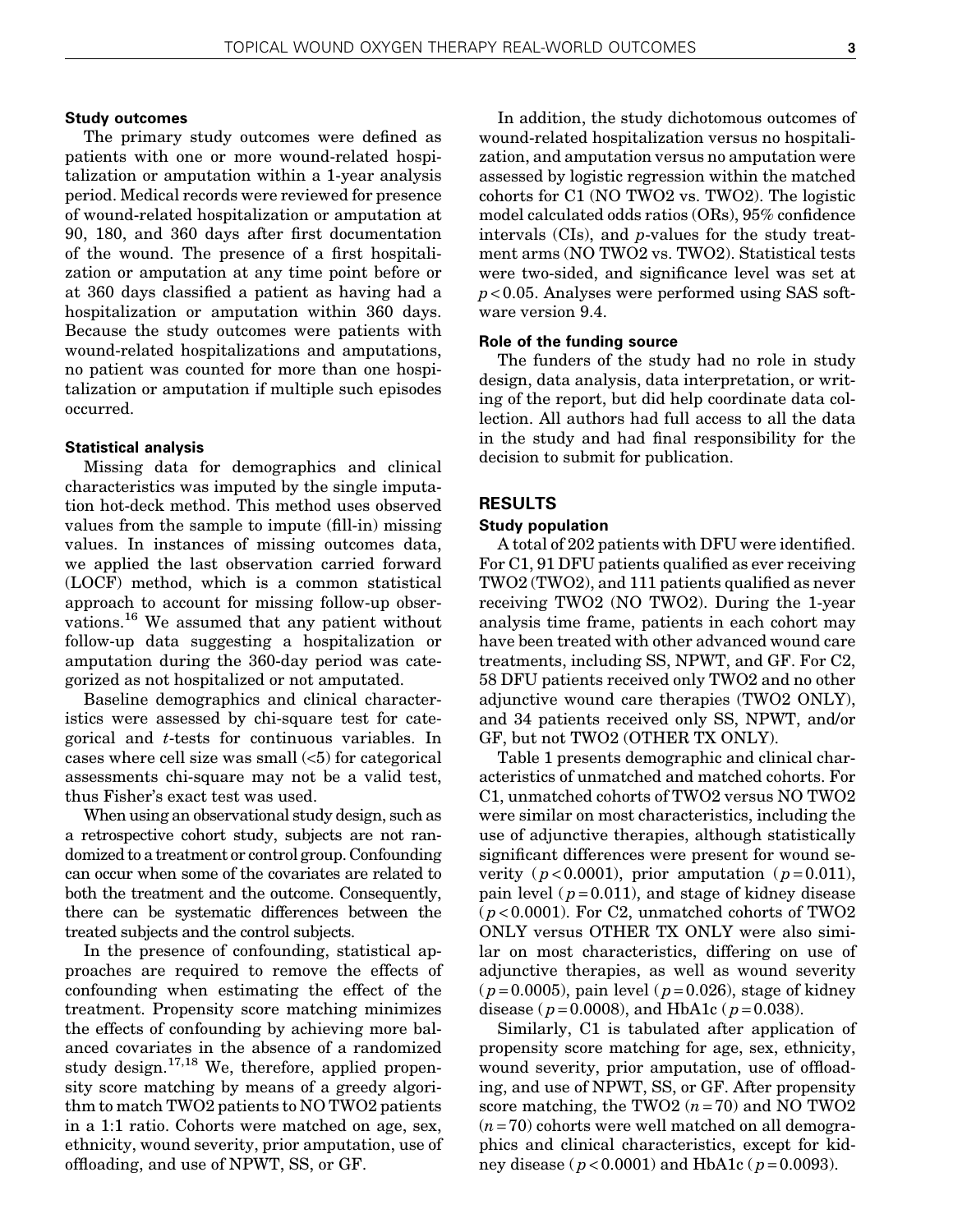|                                               | <b>Unmatched Cohorts</b> |                      |          |                       |                           |           | Propensity Score Matched Cohorts |                     |          |
|-----------------------------------------------|--------------------------|----------------------|----------|-----------------------|---------------------------|-----------|----------------------------------|---------------------|----------|
|                                               | Comparison #1 (C1)       |                      |          | Comparison #2 (C2)    |                           |           | Comparison #1 (C1)               |                     |          |
|                                               | <b>TW02</b><br>$N = 91$  | NO TWO2<br>$N = 111$ | р        | TW02 ONLY<br>$N = 58$ | OTHER TX ONLY<br>$N = 34$ | p         | TW02<br>$N = 70$                 | NO TWO2<br>$N = 70$ | р        |
| Patient demographics                          |                          |                      |          |                       |                           |           |                                  |                     |          |
| Age (years), mean (SD)                        | 66.9 (9.9)               | 67.0(8.7)            | 0.93     | 67.7 (11.2)           | 65.9 (6.5)                | 0.33      | 67.5(9.7)                        | 67.7(8.4)           | 0.89     |
| Sex, male, $n$ (%)                            | 89 (97.8)                | 107 (96.4)           | 0.69     | 58 (100.0)            | 34 (100.0)                | <b>NA</b> | 68 (97.1)                        | 69 (98.6)           | 1.0      |
| Ethnicity, n (%)                              |                          |                      | 0.092    |                       |                           | 0.084     |                                  |                     | 0.61     |
| White                                         | 51(56.0)                 | 49 (44.1)            |          | 33 (56.9)             | 13 (38.2)                 |           | 37 (52.9)                        | 34 (48.6)           |          |
| Non-White                                     | 40 (44.0)                | 62 (55.9)            |          | 25 (43.1)             | 21 (61.8)                 |           | 33 (47.1)                        | 36 (51.4)           |          |
| Wound characteristics                         |                          |                      |          |                       |                           |           |                                  |                     |          |
| Wound classification, $n$ (%)                 |                          |                      | < 0.0001 |                       |                           | 0.0005    |                                  |                     | 1.0      |
| Wagner 1                                      | 39 (42.9)                | 38 (34.2)            |          | 29 (50.0)             | 8(23.5)                   |           | 30 (42.9)                        | 30(42.9)            |          |
| Wagner 2                                      | 45 (49.5)                | 39 (35.1)            |          | 27 (46.6)             | 15 (44.1)                 |           | 33 (47.1)                        | 33 (47.1)           |          |
| Wagner 3                                      | 5(5.5)                   | 25 (22.5)            |          | 1(1.7)                | 8(23.5)                   |           | 5(7.1)                           | 4(5.7)              |          |
| Wagner 4                                      | 2(2.2)                   | 9(8.1)               |          | 1(1.7)                | 3(8.8)                    |           | 2(2.9)                           | 3(4.3)              |          |
| Presenting area (cm <sup>2</sup> ), mean (SD) | 3.8(6.8)                 | 3.9(7.1)             | 0.95     | 3.2(5.2)              | 7.2(11.1)                 | 0.056     | 3.3(6.7)                         | 3.6(7.8)            | 0.80     |
| Wound duration (days), mean (SD)              | 175.3 (241.7)            | 166.9 (240.8)        | 0.81     | 195.6 (271.0)         | 267.4 (316.1)             | 0.27      | 194.8 (269.8)                    | 188.6 (261.4)       | 0.89     |
| Use of other treatments                       |                          |                      |          |                       |                           |           |                                  |                     |          |
| Used offloading devices, $n$ (%)              | 81 (89.0)                | 97 (87.4)            | 0.72     | 51 (87.9)             | 30 (88.2)                 | 1.0       | 61(87.1)                         | 61(87.1)            | 1.0      |
| Used NPWT, $n$ (%)                            | 2(2.2)                   | 9(8.1)               | 0.12     | 0(0.0)                | 9(26.5)                   | < 0.0001  | 2(2.9)                           | 2(2.9)              | 1.0      |
| Used SS, $n$ (%)                              | 31(34.1)                 | 25 (22.5)            | 0.068    | 0(0.0)                | 25 (73.5)                 | < 0.0001  | 19 (27.1)                        | 19(27.1)            | 1.0      |
| Used GF, $n$ (%)                              | 24 (26.4)                | 22 (19.8)            | 0.27     | 0(0.0)                | 22 (64.7)                 | < 0.0001  | 16 (22.9)                        | 14 (20.0)           | 0.68     |
| Other clinical characteristics                |                          |                      |          |                       |                           |           |                                  |                     |          |
| Prior amputation, n (%)                       | 41 (45.1)                | 31 (27.9)            | 0.011    | 21 (36.2)             | 11(32.4)                  | 0.71      | 20 (28.6)                        | 20 (28.6)           | 1.0      |
| Type 1 diabetes, $n$ (%)                      | 5(5.5)                   | 4(3.6)               | 0.73     | 5(8.6)                | 0(0.0)                    | 0.15      | 2(2.9)                           | 2(2.9)              | 1.0      |
| Type 2 diabetes, $n$ (%)                      | 86 (94.5)                | 107 (96.4)           |          | 53 (91.4)             | 34 (100.0)                |           | 68 (97.1)                        | 68 (97.1)           |          |
| Neuropathy, n (%)                             | 88 (96.7)                | 107 (96.4)           | 1.0      | 56 (96.6)             | 33 (97.1)                 | 1.0       | 67 (95.7)                        | 67 (95.7)           | 1.0      |
| Cardiovascular disease, n (%)                 | 69 (75.8)                | 79 (71.2)            | 0.46     | 45 (77.6)             | 27 (79.4)                 | 0.84      | 51 (72.9)                        | 51 (72.9)           | 1.0      |
| Peripheral artery disease, n (%)              | 72 (79.1)                | 90(81.1)             | 0.73     | 50 (86.2)             | 26 (76.5)                 | 0.23      | 55 (78.6)                        | 54 (77.1)           | 0.84     |
| Peripheral edema, n (%)                       | 22 (24.2)                | 31 (27.9)            | 0.55     | 14 (24.1)             | 9(26.5)                   | 0.80      | 15 (21.4)                        | 18 (25.7)           | 0.55     |
| Venous disease, n (%)                         | 36 (39.6)                | 36 (32.4)            | 0.29     | 27(46.6)              | 12(35.3)                  | 0.29      | 28 (40.0)                        | 27(38.6)            | 0.86     |
| Pain level, mean (SD)                         | 1.4(2.3)                 | 2.4(3.3)             | 0.011    | 1.5(2.1)              | 3.0(3.5)                  | 0.026     | 1.5(2.4)                         | 2.4(3.3)            | 0.093    |
| Kidney disease stage, $n$ (%)                 |                          |                      | < 0.0001 |                       |                           | 0.0008    |                                  |                     | < 0.0001 |
| Normal                                        | 1(1.1)                   | 19 (17.1)            |          | 0(0.0)                | 4(11.8)                   |           | 1(1.4)                           | 15 (21.4)           |          |
| Stage I/II                                    | 23 (25.3)                | 24 (21.6)            |          | 15 (25.9)             | 6(17.7)                   |           | 18 (25.7)                        | 11(15.7)            |          |
| Stage III                                     | 45 (49.5)                | 31 (27.9)            |          | 32 (55.2)             | 8(23.5)                   |           | 36 (51.4)                        | 21 (30.0)           |          |
| Stage IV/V                                    | 12 (13.2)                | 16 (14.4)            |          | 5(8.6)                | 7(20.6)                   |           | 9(12.9)                          | 11(15.7)            |          |
| Dialysis                                      | 10 (11.0)                | 21 (18.9)            |          | 6(10.3)               | 9(26.5)                   |           | 6(8.6)                           | 12(17.1)            |          |
| Diabetes duration (years), mean (SD)          | 17.4 (9.9)               | 18.0(9.0)            | 0.66     | 17.5(11.5)            | 18.9(7.1)                 | 0.48      | 17.4 (9.8)                       | 17.4(8.8)           | 0.99     |
| HbA1c, mean (SD)                              | 8.0(1.7)                 | 8.6(2.2)             | 0.053    | 7.9(1.8)              | 8.8(2.1)                  | 0.038     | 7.8(1.7)                         | 8.7(2.5)            | 0.0093   |

**Table 1.** Baseline demographics and clinical characteristics of unmatched and matched cohorts

Comparison #1 (C1) compares patients who ever received TWO2 (TWO2) to those who never received TWO2 (NO TWO2). Patients in both cohorts may have also received other adjunctive therapy. Comparison #2 (C2) compares patients who only received TWO2 and no other adjunctive therapy (TWO2 ONLY) to those who received NPWT, SS, and/or GF, but not TWO2 (OTHER TX ONLY). Propensity score matching was performed on the following 9 factors; age, sex, ethnicity, wound severity, prior amputation, use of offloading, use of NPWT, use of SS, use of GF. All patients received appropriate SOC.

GF, growth factors; NPWT, negative pressure wound therapy; SD, standard deviation; SOC, standard of care; SS, skin substitutes.

Most of the matched patients were male (97.1% TWO2, 98.6% NO TWO2), and approximately half of patients were white (52.9% TWO2, 48.6% NO TWO2). Many patients also had prior amputation (28.6% TWO2, 28.6% NO TWO2). A large proportion of patients in each cohort also had CVD (72.9% TWO2, 72.9% NO TWO2), PAD (78.6% TWO2, 77.1% NO TWO2), and venous disease (40.0% TWO2, 38.6% NO TWO2). On average, patients in each cohort had a mean diabetes duration of 17.4 years. Average wound duration was similar in the matched cohorts at 194.8 days for TWO2 and 188.6 days for NO TWO2 patients.

During the 12-month observation period, we only had one mortality in the NO TWO2 cohort. There were no instances of mortality in the TWO group.

#### Outcomes for unmatched cohorts

Table 2 presents outcomes for all cohorts. Within unmatched cohorts for C1, compared with NO TWO2, the proportion of TWO2 patients requiring hospitalization and amputation was 88% lower  $(6.6\% \text{ vs. } 54.1\%, p < 0.0001)$  and  $71\%$  lower  $(12.1\%$ vs.  $41.4\%, p < 0.0001$ , respectively, within 360 days (Fig. 1).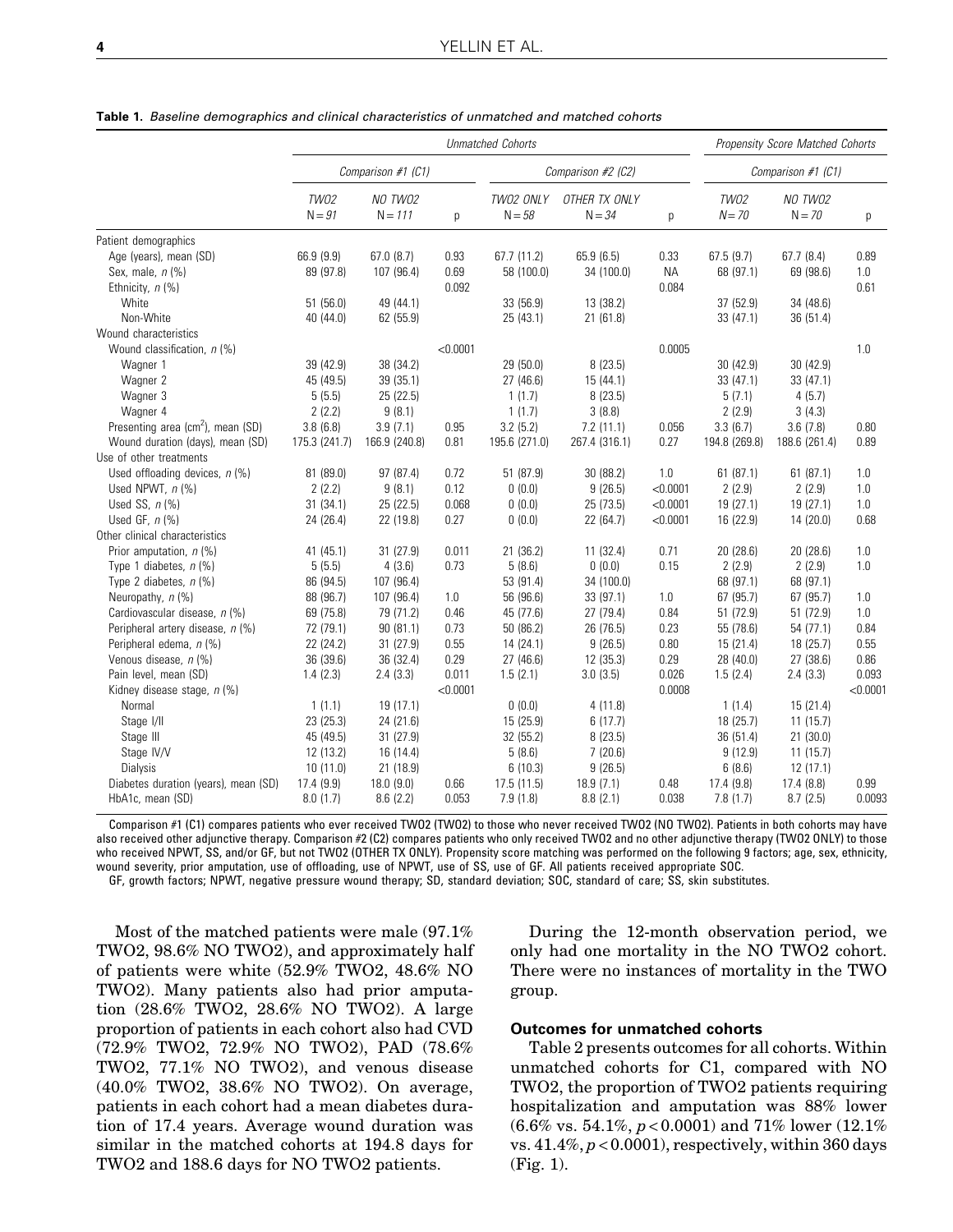|                                                                           |                    | <b>Unmatched Cohorts</b> |                      |                       |                           |                   |                  | Propensity Score–Matched Cohorts |                    |  |
|---------------------------------------------------------------------------|--------------------|--------------------------|----------------------|-----------------------|---------------------------|-------------------|------------------|----------------------------------|--------------------|--|
|                                                                           |                    | Comparison #1 (C1)       |                      |                       | Comparison #2 (C2)        |                   |                  | Comparison #1 (C1)               |                    |  |
|                                                                           | TW02<br>$N = 91$   | NO TWO2<br>$N = 111$     |                      | TW02 ONLY<br>$N = 58$ | OTHER TX ONLY<br>$N = 34$ | D                 | TW02<br>$N = 70$ | NO TWO2<br>$N = 70$              | D                  |  |
| Patients with hospitalization, n (%)<br>Patients with amputation, $n$ (%) | 6(6.6)<br>11(12.1) | 60(54.1)<br>46 (41.4)    | < 0.0001<br>< 0.0001 | 4(6.9)<br>8(13.8)     | 20(58.8)<br>12(35.3)      | < 0.0001<br>0.016 | 5(7.1)<br>6(8.6) | 28 (40.0)<br>22 (31.4)           | < 0.0001<br>0.0007 |  |

**Table 2.** Patients with hospitalization and amputation across cohorts

Comparison #1 (C1) compares patients who ever received TWO2 (TWO2) to those who never received TWO2 (NO TWO2). Patients in both cohorts may have also received other adjunctive therapy. Comparison #2 (C2) compares patients who only received TWO2 and no other adjunctive therapy (TWO2 ONLY) to those who received NPWT, SS, and/or GF, but not TWO2 (OTHER TX ONLY). Propensity score matching was performed on the following 9 factors; age, sex, ethnicity, wound severity, prior amputation, use of offloading, use of NPWT, use of SS, use of GF. All patients received appropriate SOC.

Within unmatched cohorts for C2, in contrast with OTHER TX ONLY, the proportion of TWO2 ONLY patients with a wound-related hospitalization was  $88\%$  lower (6.9% vs. 58.8%,  $p < 0.0001$ ) and the proportion with amputation was 61% lower (13.8% vs. 35.3%,  $p = 0.016$ ) within 360 days (Fig. 1).

#### Outcomes for matched cohorts

Within matched cohorts, TWO2 patients still experienced reduced hospitalizations and amputations versus NO TWO2 within 360 days (Table 2). Compared with NO TWO2, 82% fewer TWO2 patients were hospitalized (7.1% vs. 40.0%, p < 0.0001) and 73% fewer TWO2 patients had an amputation  $(8.6\% \text{ vs. } 31.4\%, p=0.0007)$  (Fig. 1).

#### Regression models in matched cohorts

Logistic regression models were conducted on the dichotomous study outcomes (hospitalization vs. no hospitalization, and amputation vs. no amputation) within matched cohorts of NO TWO2 and TWO2 patients. The models demonstrated a nearly ninefold greater risk of wound-related hospitalization (OR: 8.667; 95% CI: 3.101, 24.219;  $p < 0.0001$ ) and nearly fivefold greater risk of amputation (OR: 4.887; 95% CI: 1.840–12.985;  $p = 0.0015$ ) for NO TWO2 patients compared with TWO2 within 360 days (Table 3).

## **DISCUSSION**

This study demonstrates the real-world effectiveness of cyclical pressurized topical wound oxygen therapy in reducing wound-related hospitalizations and amputations for patients with DFU compared with patients who did not receive this intervention. Both amputations and hospitalizations have been shown to contribute substantially to the overall cost burden of an ulcerated patient. $4-6$ 

Studies have also demonstrated that the annual cost of care for DFU is higher in patients with amputation due to increased health care utilization,

such as increased provider visits, rehabilitation care, and other medical expenses.<sup>19</sup> In 2010, Franklin et al. estimated such costs within the VA to be  $$60,647$  per patient.<sup>20</sup> Our results, therefore, support the use of TWO2 in the management of DFU to dramatically improve serious, painful, as well as costly patient outcomes. Equally important, this therapy is self-administered in the comfort of the patient's own home and does not require frequent visits to a specialized unit for such care.

Due to the real-world nature of the data, this study also included background use of other adjunctive therapies (NPWT, SS, and GF). For C1 (TWO2 vs. NO TWO2), the use of TWO2 was additive to other adjunctive therapies. However, in C2, when patients received TWO2 ONLY or OTHER TX ONLY (including SS, NPWT, and GF), the TWO2 ONLY group still demonstrated a meaningful reduction in the proportion of patients with hospitalization  $(6.9\% \text{ vs. } 58.8\%, p < 0.0001)$  and amputation  $(13.8\% \text{ vs. } 35.3\%, p=0.016)$  at 360 days.

This suggests that TWO2 confers a significant benefit alone compared with other adjunctive therapies. These findings demonstrate the realworld, patient-centric clinical value of TWO2 both as adjunctive therapy and as a potential alternative to other advanced wound care modalities.

To our knowledge, few other studies have evaluated the impact of adjunctive modalities, including TOT, on near-term hospitalizations and amputations. In a retrospective uncontrolled chart review evaluating the impact of another type of TOT device on a variety of wound types, the overall amputation rate for patients treated with TOT was 2.4%.<sup>21</sup> Although lower than observed for patients in this study (9–14% across cohorts treated with TWO2), comparisons are difficult tomake due to the heterogeneity of wound types in the former study.

Furthermore, while our average DFU duration was  $\sim$ 6 months, the majority of all wounds in the Copeland study were 3 months or less in duration.21 Nonetheless, other controlled studies and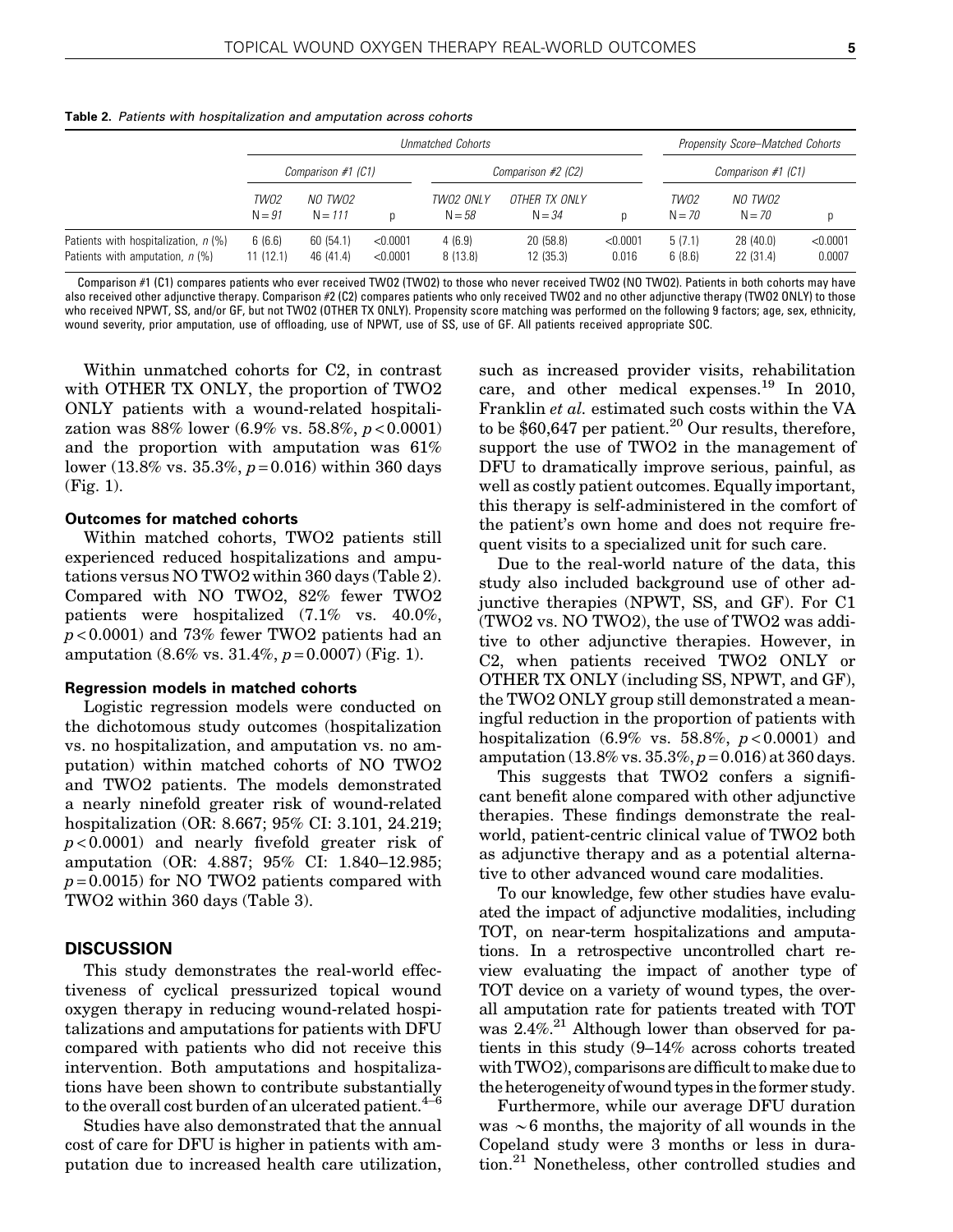# Unmatched Study Outcomes for Comparison #1 (NO TWO2 vs. TWO2)  $N = 202$







Matched Study Outcomes for Comparison #1 (NO TWO2 vs. TWO2)  $N = 140$ 



Figure 1. Matched and unmatched study outcomes. Comparison #1 (C1) compares patients who ever received TWO2 (TWO2) to those who never received TWO2 (NO TWO2). Patients in both cohorts may have also received other adjunctive therapy. Comparison #2 (C2) compares patients who only received TWO2 and no other adjunctive therapy (TWO2 ONLY) to those who received NPWT, SS, and/or GF, but not TWO2 (OTHER TX ONLY). Propensity score matching was performed on the following 9 factors; age, sex, ethnicity, wound severity, prior amputation, use of offloading, use of NPWT, use of SS, and use of GF. All patients received appropriate SOC. GF, growth factor; NPWT, negative pressure wound therapy; SOC, standard of care; SS, skin substitutes.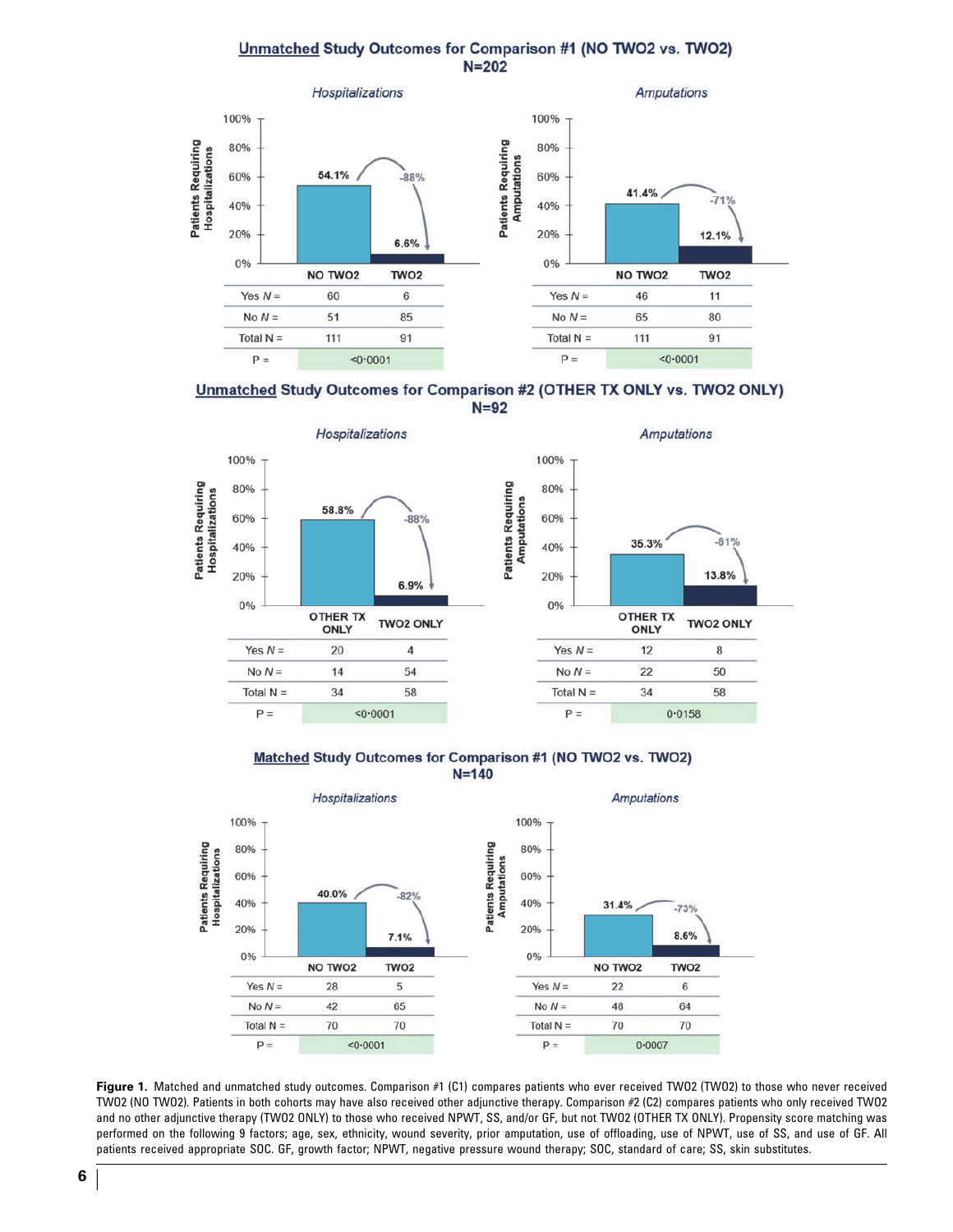**Table 3.** Logistic regression models for matched cohorts

|                                                                     |                | Comparison #1 (C1)                 |                    |  |  |  |  |
|---------------------------------------------------------------------|----------------|------------------------------------|--------------------|--|--|--|--|
|                                                                     | ΩR             | 95% CI                             | p                  |  |  |  |  |
| Hospitalization (NO TWO2 vs. TWO2)<br>Amputation (NO TWO2 vs. TWO2) | 8.667<br>4.887 | (3.101, 24.219)<br>(1.840, 12.985) | < 0.0001<br>0.0015 |  |  |  |  |

Study outcomes were assessed through logistic regression models for propensity score–matched cohorts in Comparison #1 (C1). C1 compares patients who ever received TWO2 (TWO2) to those who never received TWO2 (NO TWO2). Patients in both cohorts may have also received other adjunctive therapy. Propensity score matching was performed on the following 9 factors; age, sex, ethnicity, wound severity, prior amputation, use of offloading, use of NPWT, use of SS, use of GF.

CI, confidence interval; OR, odds ratio.

several recent RCTs have demonstrated improved healing rates and time to closure of DFUs when using TOT as compared with controls.<sup>15,22–24</sup>

In a sham-controlled, double-blinded RCT on the same TWO2 therapy explored in this study, Frykberg et al. found that 56% of TWO2 patients achieved 100% healing at 12 months (vs. 27% in the sham arm,  $p = 0.013$  and only a 5% amputation rate at 1 year from enrollment.<sup>15</sup> Our analysis complements Frykberg et al. by showing a significant reduction in hospitalizations and amputations, also at 12 months, in a large, real-world patient population with background use of adjunctive therapies. Taken together, the value of TWO2 is clearly demonstrated and warrants close consideration of its foundational role in the treatment of DFU.

Our overall 12-month amputation rate for these chronic DFU patients was 28%, consistently and significantly lower in each of the analyzed cohorts that had used TWO2. The 1-year rates of amputation seen in the cohorts without TWO2 (NO TWO2: 41% unmatched, 31% matched; OTHER TX ONLY: 35%) are fairly comparable with that seen (42.3%) in another recent retrospective study by Blumberg and Warren that also included VA hospitals.<sup>25</sup>

Similar to our matched NO TWO2 cohort, a 2020 meta-analysis of 21 studies and 6,505 patients by Lin *et al.* demonstrated on average that nearly 31% of patients with DFU receive amputations.26 Another recent study from the VA indicated that there was an increase in the rate of amputations in veterans during the years  $2008$  to  $2018.<sup>27</sup>$  Interestingly, these data are derived from years overlapping our own patient data and show that the increase in rates came primarily from increases in toe- and transmetatarsal-level amputations.

While our data did not categorize specific levels of amputations performed, modern limb-salvage practice has a relatively low threshold for such minor amputations in the presence of deteriorating diabetic foot wounds.<sup>28</sup> This is reflected in recent

nation-wide increases in the rate of diabetesrelated minor amputations in the United States, manifested as a 50% increase in the total amputation rate in the years  $2009-2015.^{29}$ 

The 1-year rate of amputation in our analysis may be the result of several additional factors. First, patients in this study may have had existing, nonhealing wounds before first documentation in their medical records. Second, patients with DFU in this study had high rates of PAD (77–86% across cohorts) as well as prior amputation (27–45% across cohorts). Several studies have shown that PAD and prior amputation are important risk factors for subsequent amputation in  $DFU.<sup>27,30</sup>$ The patients in our study with high rates of PAD and prior amputation were therefore at higher risk for further amputation.

Renal insufficiency and end-stage renal disease are common complications in diabetes and are often considered to be predictors of failure to heal. As indicated in Table 1, 90 (99%) patients in the TWO2 group had any stage of kidney disease, with almost half having Stage III kidney disease. In contrast, 92 (83%) patients in the No TWO2 group had any stage of kidney disease, with 21 (18.9%) patients within this cohort requiring dialysis. Nonetheless, when including kidney disease stage as a covariate along with treatment in the analysis for both Hospitalization and Amputation outcomes, the kidney disease stage term was nonsignificant at  $p < 0.05$  [Hospitalization  $p = 0.8218$ , Amputation = 0.1004].

We also recognize and acknowledge that HbA1c levels were  $\sim$ 7–10% higher in our NO TWO2 cohorts (Table 1). Nonetheless, glycohemoglobin levels have long been found to be an inconsistent risk factor for DFU healing as well as risk for amputation. Accordingly, the aforementioned metaanalysis on risk factors for amputation confirmed that HbA1c level in DFU patients does not affect the incidence of amputation.<sup>26</sup>

Our study has several limitations inherent to any retrospective cohort analysis. First, we lacked control over the data at the time of documentation. For instance, the analysis could be impacted by missing data over the observation period. To manage missing data, we used the LOCF method and conservatively assumed that any patient without follow-up data suggesting a hospitalization or amputation during the 360-day period was categorized as not hospitalized or not amputated. Similarly, due to the nature of medical records, we did not collect data on mortality or level of amputation, as neither was reliably captured within the medical records.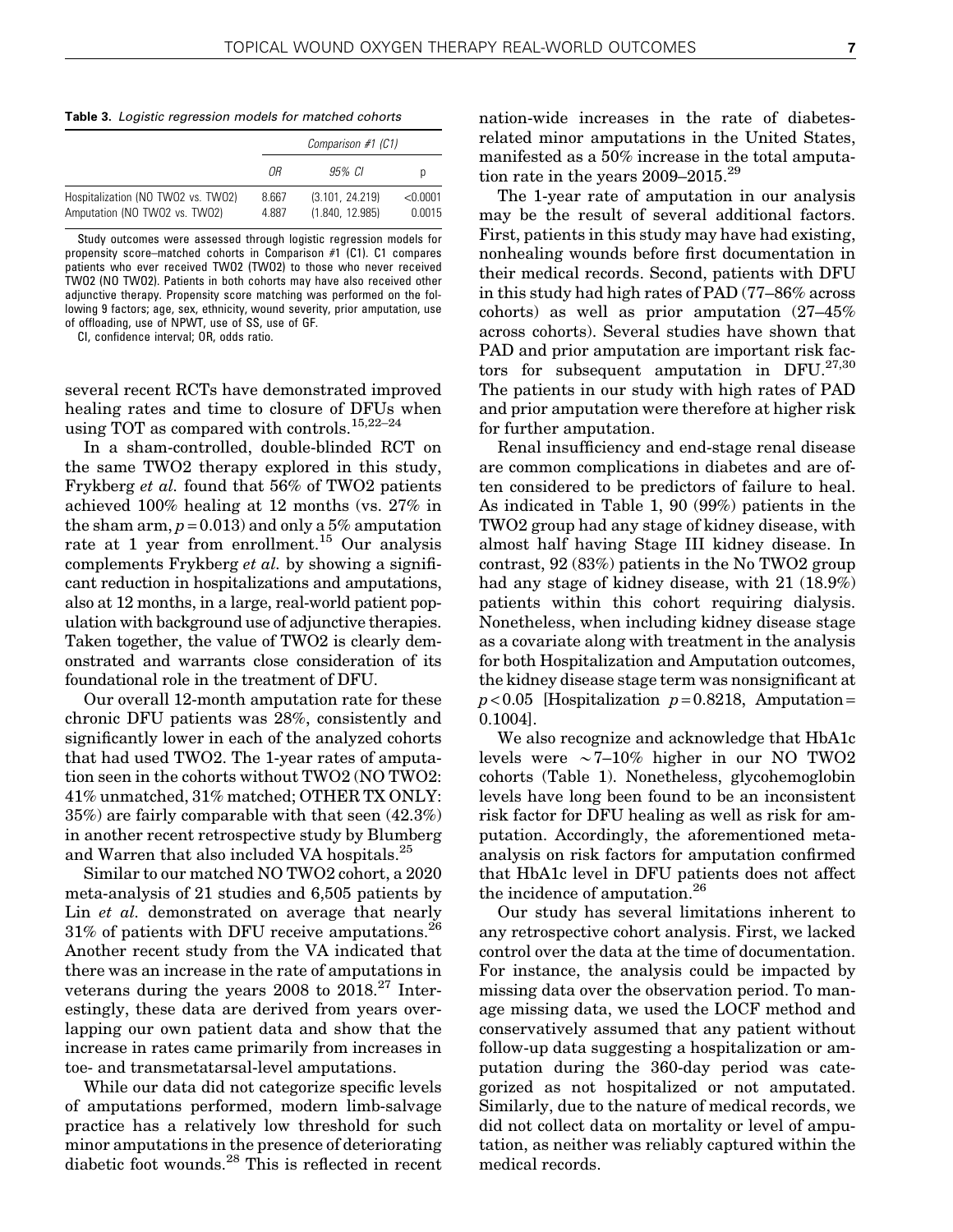Second, medical records do not capture or account for compliance with prescribed treatments. While patient compliance with TWO2 (and NPWT) is therefore unknown, this uncertainty is also reflective of and generalizable to a real-world population of patients with DFU. Third, our study does not evaluate wound healing, but rather measures outcomes in the form of hospitalizations and amputations. Fourth, the medical records follow individual patients, not specific wounds. So, it is possible that a single patient could have additional wounds that contribute to the outcomes of analysis.

Finally, treatment selection was based on the clinical judgment of the wound care physician at the time of treatment, which cannot be ascertained through a retrospective chart review, although patients at both treatment facilities had access to all treatments, including TWO2.

This study also demonstrates the benefit of TWO2 across a spectrum of DFU severities. Although most of the patients in this study were categorized as Wagner 1 and 2 upon documentation of their wounds, 20% of analyzed patients  $(41 of 202)$  were classified as Wagner 3 and 4 with more severe wounds, reflecting the realworld composition of this VA patient population.

With all severities considered, TWO2 demonstrates a statistically significant benefit over NO TWO2 in reduced incidence of hospitalization and amputation. Specifically, we found a nearly fivefold increased association with amputation and ninefold increased association with need for hospitalization in those patients who did not receive TWO2 compared with those who did.

# **CONCLUSION**

The results of this study demonstrate that homebased cyclical pressurized topical wound oxygen therapy, when used with or without other adjunctive treatments, is associated with significantly reduced frequency of wound-related hospitalization and amputation for patients afflicted with DFU. Hospitalizations and amputations are not only concerning patient outcomes affecting both morbidity and mortality, they are also costly complications that contribute to the significant overall cost burden of DFU on health care resources.4,5 By inference, therefore, cyclical pressurized topical wound oxygen therapy would likely be associated with important quality of life and health economic benefits.

# DATA SHARING

The study protocol will be made available on request from the corresponding author. Deidentified individual participant data that underlie the re-

sults reported in this article will be made available with requests accepted immediately after publication, for proposals that set out to achieve aims specified in a methodologically and scientifically sound protocol, and where any mandated VHA approval requirements are met.

# AUTHORS' CONTRIBUTIONS

J.I.Y., J.A.G., D.K., F.Z., O.N., and A.O. contributed to the conception, design, and analysis of the study. J.I.Y wrote the article. T.N. performed the statistical analysis and contributed to the article and study design. M.G.G. and A.M.L. conducted and oversaw the retrospective data collection at each of the VA sites. J.A.G, D.K., F.Z., O.N., A.O., R.G.F., M.G.G., and A.M.L. contributed to the discussion and critically reviewed and provided edits to the article. J.I.Y., J.A.G., R.G.F., M.G.G., and A.M.L. are the guarantors of this work. All authors had full access to the full data in the study and accept responsibility to submit for publication.

# ACKNOWLEDGMENTS AND FUNDING SOURCES

The authors would like to thank Despi Herodotou (Director of Clinical Development, AOTI) for her help with data collection. This study was sponsored by AOTI Ltd. (Galway, Ireland). Health Advances received consultative reimbursement from AOTI, and T.N. received consultative reimbursement from Health Advances for his independent performance of the statistical analysis. R.G.F. has received research funding from and is a consultant for AOTI. M.G.G. has received research funding and is a consultant for AOTI. A.M.L. has received research funding from AOTI.

## AUTHOR DISCLOSURE AND GHOSTWRITING

No other potential conflicts of interest relevant to this article were reported.

# ABOUT THE AUTHORS

Jessica Izhakoff Yellin, AB, is a Director at Health Advances, a strategy consulting firm focused exclusively on the health care industry. **Julia A.** Gaebler, PhD was a Partner at Health Advances. Frank F. Zhou, BA, Olivia Novins, BA, Amelia Ockert, BA, were all Analysts at Health Advances, and Darcy Krzynowek, BA is a Vice President of Health Advances. Timothy Niecko, MS, is President, Niecko Health Economics LLC, Matthew G. Garoufalis, DPMis a Podiatrist at the Jesse Brown VA Medical Center, Chicago, Illinois, Aliza M. Lee,